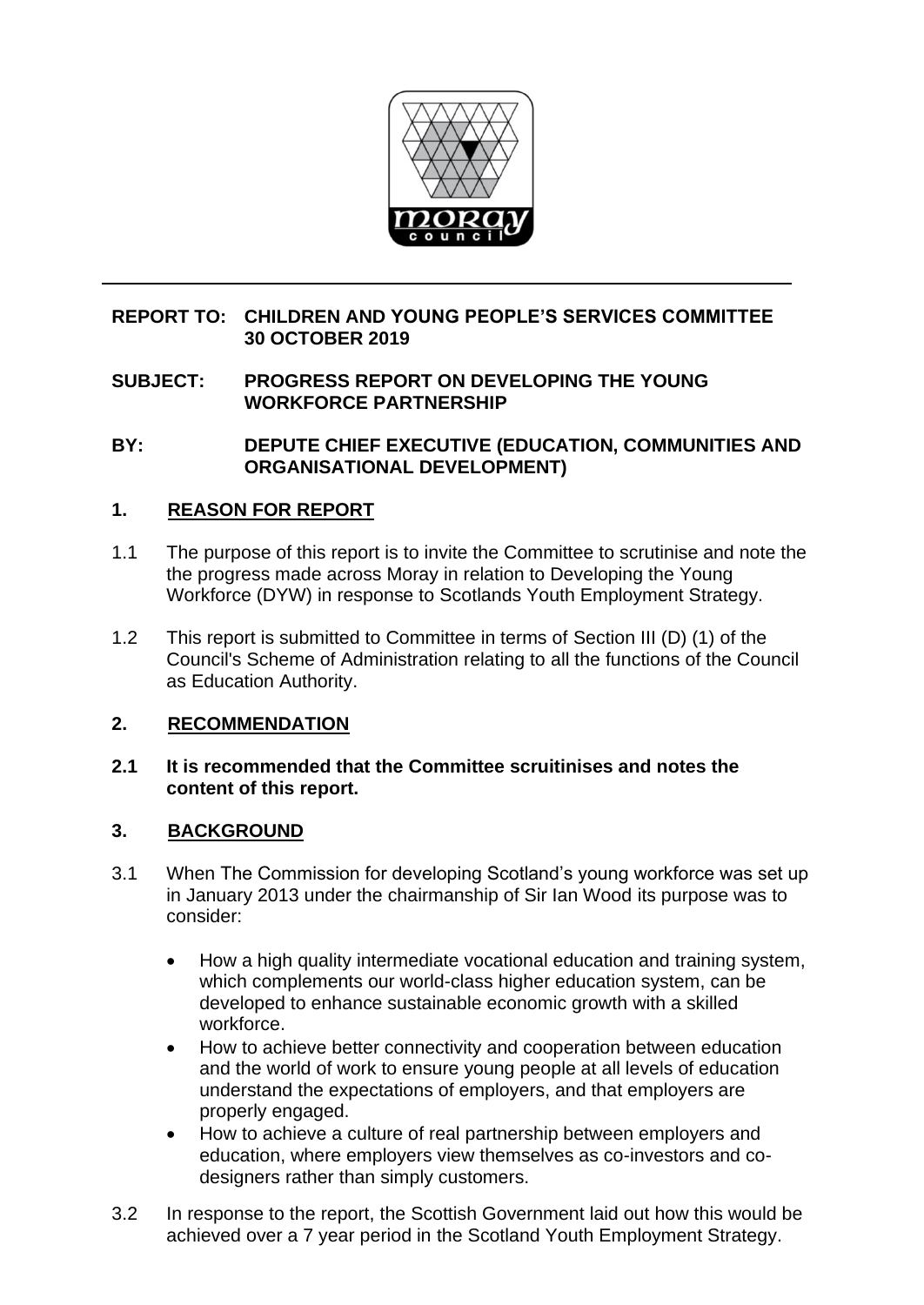This report will give a update on progress to the end of year 5 of the 7 year programme.

- 3.3 A report to this Committee on 24 September 2014 (para 6 of the minute refers) introduced the Wood Commission, now referred to as Developing the Young Workforce (DYW) The Report outlined the Moray position broadly in relation to the recommendations but awaited guidance on moving the agenda forward.
- 3.4 A report to this Committee on 7 October 2015 (para 15 of the minute refers) outlined the service level agreement with Moray Chamber of Commerce around the formation of a Regional Investors in Youth Group.
- 3.5 A report outlining the funding that the Council had received in connection with DYW and how the funding would be spent was presented to this Committee on 2 March 2016 (para 16 of the minute refers).
- 3.6 A progress report on Moray's progress with Career Ready one of the Council's key programmes in Developing the Young workforce was presented to this Committee on 13 December 2017 (para 13 of the minute refers) The report outlined the role out to all 8 secondaries the career ready programme.
- 3.7 A report to this Committee on 3 April 2019 (para 17 of the minute refers) outlined the Introduction of Sector Days as part of Moray Skills Pathway. The report also outlined the significant progress that had been made in the introduction of 7 sector days alignment with Growth and Volume Sectors.
- 3.8 The publication of the 15-24 learner review on the 10 May 2018 has intensified the approach to DYW and the importance of the approach we have taken throught the Moray Skills Pathway to embed practice in the curriculum through learning and teaching so all children and young people benefit.
- 3.9 The Developing the Young Workforce Progress Report 2018/19 (**APPENDIX 1**) has been produced by the DYW partnership group.
	- (i) The DYW Partnership group oversee the governance of the Moray Skills Pathway and report to the Employabilty and Skills group.
	- (ii) Since the launch of the Moray Economic Strategy 2019 2029 plan, the proposal is to align the 8 key growth and volume sectors to support this. They would become Learning and Childcare, Health and Life Sciences, Engineering and Manufacturing, Construction, Food and Drink/Tourism, Creative and Digital, Business and Defence and Land Based.
	- (iii)The DYW Partnership action plan has 5 themes, Pathways, Quality Assurance, Early Intervention and Prevention, Promoting Equity and Culture & Practice.
	- (iv)Moray is currently working towards the 2020-2021 next steps in the Youth Employment Strategy, which puts us ahead of expectations from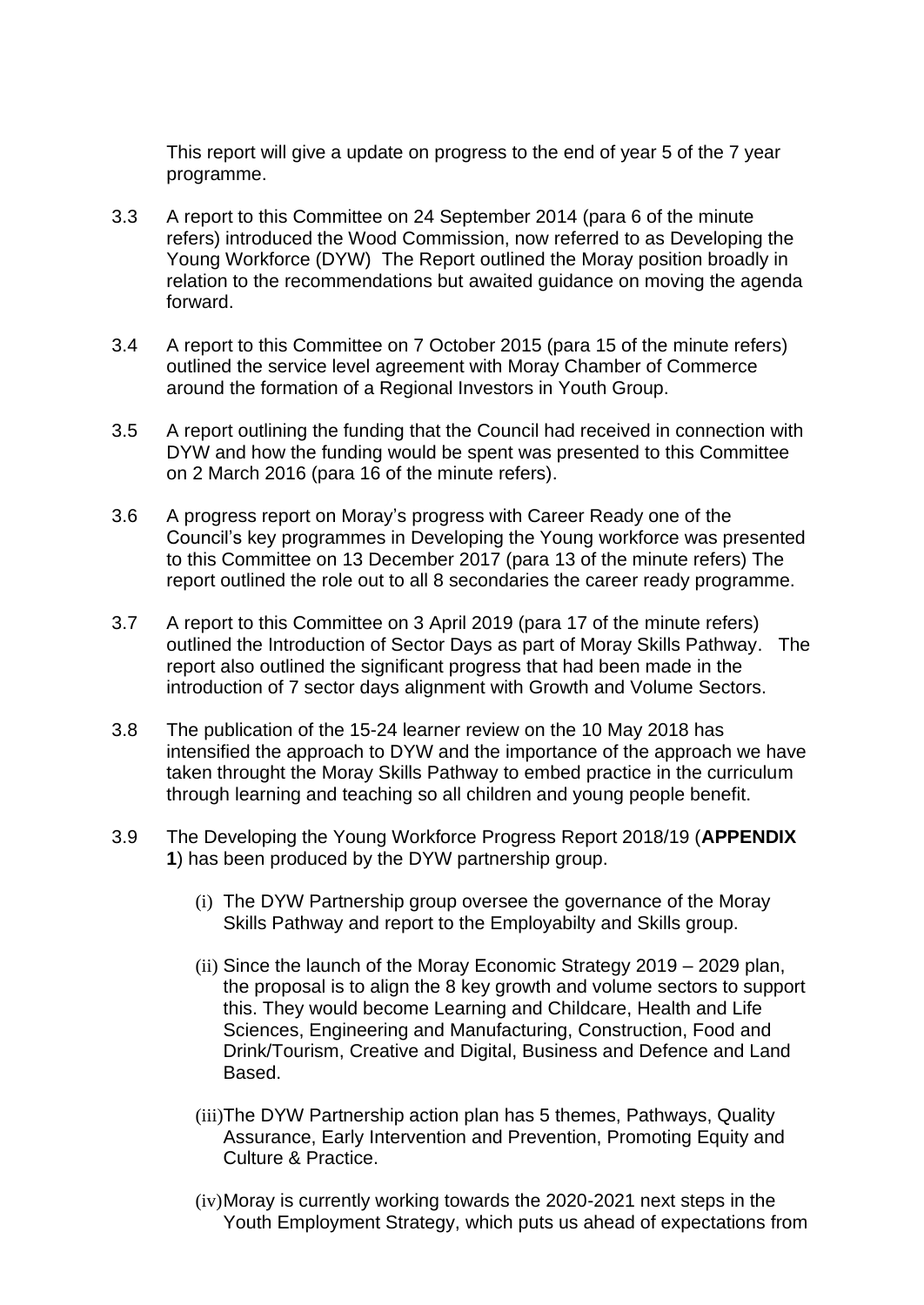Scottish Government , however we are not complacent and continues to work to exceed expectations to support our children, young people and economy.

- (v) The Review of DYW Partnership Action, during the RAG rating mainly sit at Amber. As with all the work in this area it is ongoing and we are always working toward excellence and equity for all children and young people in Moray.
- 3.10 The Moray picture has moved at a pace and we are currently working towards the 2020 – 2021 next steps in the Youth Employment Strategy. We intend to develop structures to allow full access for all equalities groups. We continue to promote a full range of positive destinations amongst all stakeholders.
- 3.11 Within each sector group we continue to make clear pathways supporting linking the curriculum to the world of work, ensuring progession of experiences from early level to senior phase.and a broad understanding of each sector leading to a better understanding of future career paths.
- 3.12 The follow up attainment paper in February will look further at school leaver desitnations.
- 3.13 The chairperson of DYW Moray furture commits to supporting the work of the Moray Skills Pathway and DYW Partnership (**APPENDIX 2**). The Council will continue to work in partnership with the DYW Moray Board and Employers to ensure that this approach results in value added to both Education and Employers and that young people are better prepared and are aware of the employment opportunities available to them.

### **4. SUMMARY OF IMPLICATIONS**

**(a) Corporate Plan and 10 Year Plan (Local Outcomes Improvement Plan (LOIP))**

The Policy was informed by the priorities within the Corporate Plan and the LOIP and in particular to Ambitious and Confident Children and Young People and A Growing and Diverse Economy.

### **(b) Policy and Legal**

There are no policy and legal implications arising directly from this report.

## **(c) Financial implications**

There are no financial implications arising directly from this report.

### **(d) Risk Implications**

There are no risk implications arising directly from this report.

### **(e) Staffing Implications**

There are no staffing implications arising directly from this report.